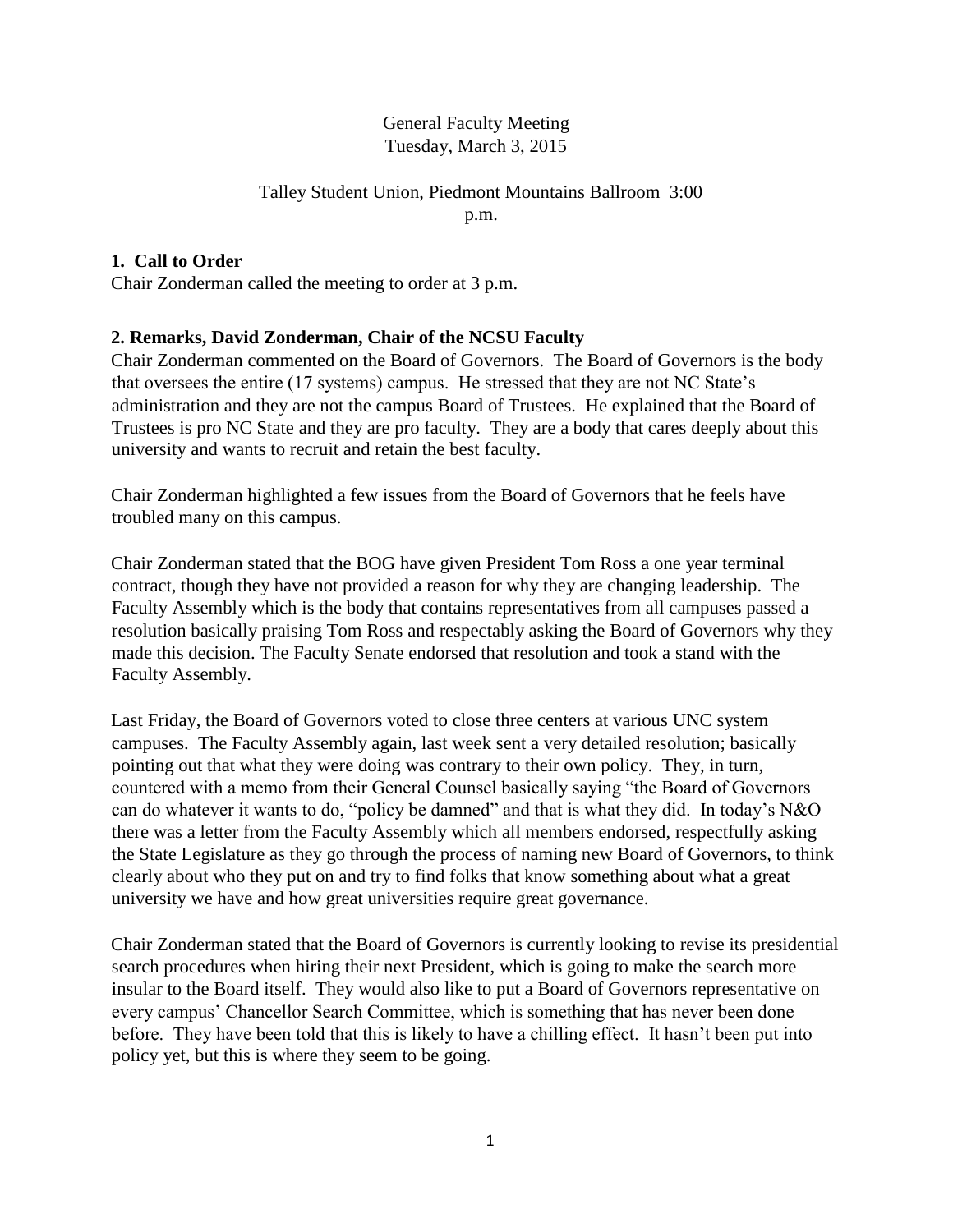Chair Zonderman asked that the information be shared with colleagues and noted that the Faculty Senate is well aware of what is happening. His personal philosophy is many issues that involve the Board of Governors taking the lead, the Faculty Assembly is the first line of response. He explained that there is no formal shared governance role, that it is an advisory body to the President and to the Board of Governors and the State Legislature.

Chair Zonderman stated that some have asked, "What else can we do?" He said the Faculty Senate can do what it can, but there is a limit to the resolutions it can pass. We have a Board of Governors now that seems not to be paying attention to any resolution put before it as well. There are ways to mobilize beyond the Faculty Senate and sometimes that is very appropriate. Several people have pointed out that various things have been happening, both at Chapel Hill and Greensboro as well. Faculty on both campuses are mobilized, partly because they have had their own campus issues. They have taken that mobilization and directed it toward the Board of Governors as well. He stated that he is happy to work with anyone beyond the Senate.

Chair Zonderman stated that two specific things that faculty can do are to join the AAUP, which is the last major national organization standing up for the principles of academic freedom, tenure, and good academic governance. He urged the faculty that are interested to attend a statewide AAUP conference at Greensboro on March 28<sup>th</sup>. He informed the faculty that if there if any ad hoc groups form and want to organize partitions or meetings that the Faculty Senate can get the word out.

Chair Zonderman ended his comments by quoting one of the great labor organizers in the twentieth century, Joe Hill before he was executed by the state of Utah. He wrote to his friends the famous line "don't mourn but organize", which is what we should do on this campus. We should speak out as faculty, not only as a part of this campus but part of the UNC System.

*Senator David Baumer commented: I'm somewhat concerned about you making noise about what the faculty and Faculty Senate say, and to my knowledge we haven't had a resolution condemning the closing of the centers and we haven't even had a discussion about that, yet if you will listen to what you said today as well as look at the minutes it seems to me that we are leading, but you haven't received consent of the people you are supposedly representing. I would like for you in the future to clarify when you are making statements about we need to get rid of Board of Governors interference and all of these other things. That is my statement as oppose to the Faculty Senate, because again to my knowledge we haven't had any notes on that topic. I think it is healthy for the Board of Governors to review centers, etc., and I don't think it's healthy to assume that this is censorship or that they are trying to underline the entire university.* 

Chair Zonderman agreed and stated that we have endorsed the Faculty Assembly resolution on President Ross. We have not voted on the resolution on the centers. "If I am called upon to make a statement as "Chair of the Faculty" I always reference it. That might be my formal title but I know I don't represent all 2400 faculty. I did sign the statement that is in the N&O today, both as a member of the Faculty Assembly and as Chair of the Faculty here, and as an individual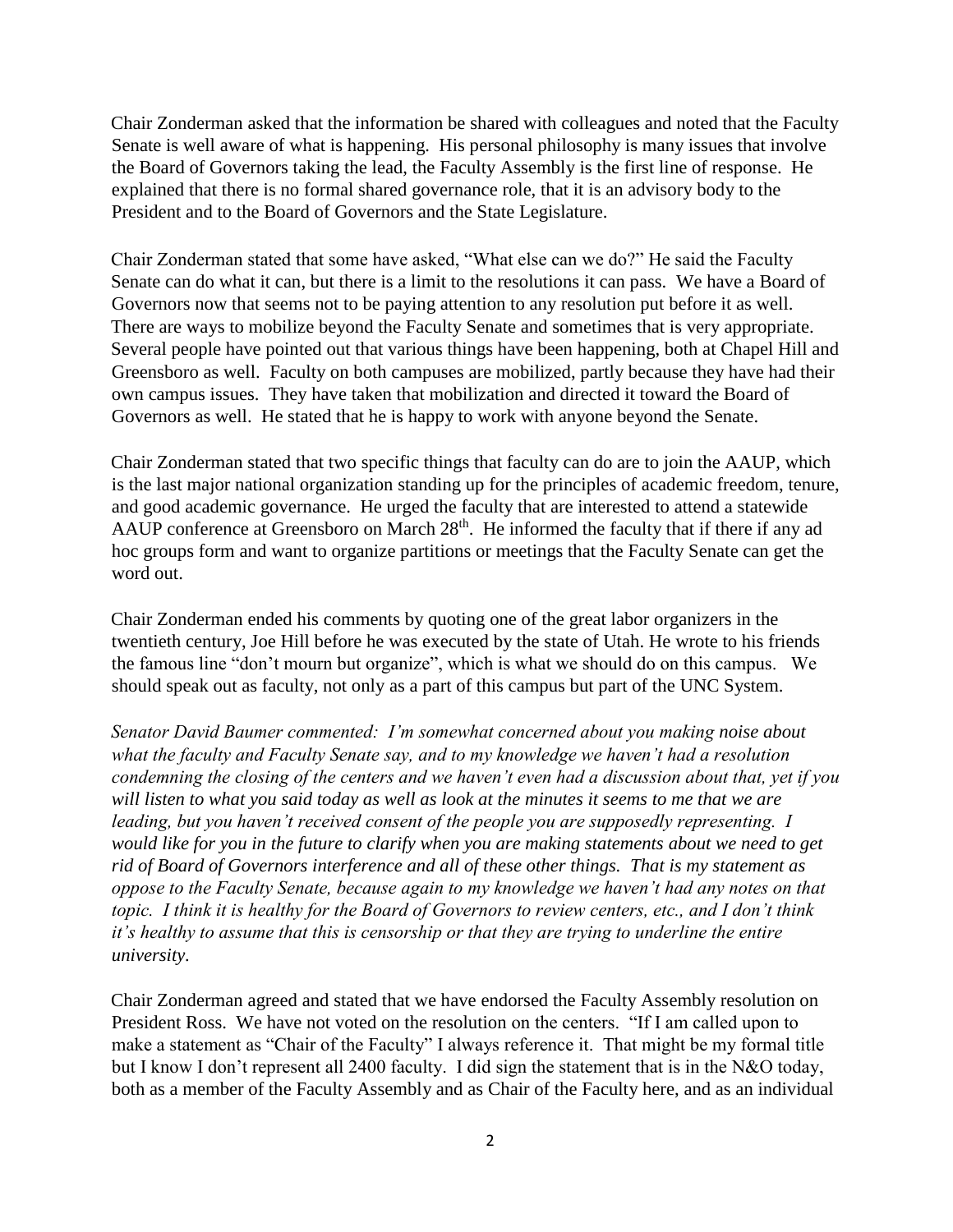and that should be in the statement. If it wasn't, then that was cut by the N&O staff. We all signed as individuals and not on behalf of the Senate, because no Senate met and endorsed that."

#### **3. Approval of the Minutes, Dennis Daley, Secretary of the Faculty**

The minutes of the October 21, 2014 General Faculty meeting were approved as submitted.

### **4. Remarks by Chancellor Woodson**

Chancellor Woodson began his comments by thanking the faculty for their response during the difficult situation a few weeks ago when two graduates of NC State and one current student were lost through a senseless act of violence. The campus responded very well and thoughtfully and with great dignity. He noted that a few members of the campus community went above and beyond, in particular Justine Hollingstead with everything that she did to get us through.

In response to the shooting a scholarship has been set up in honor of the three students, called "our three winners" and it was initiated with some discretionary resources to establish the endowment. Chancellor Woodson stated that he is very pleased that in a short period of time, contributions have doubled and we are well on our way to establishing a very healthy endowment to support future students in the three colleges that the students were graduates of, which are the College of Management, College of Science, and a scholarship recognizing creativity in the College of Design.

Chancellor Woodson reported that the UNC System recently joined the Community College System and the private college and university system to do an economic impact study. This was done in a comprehensive way using an outside firm, and for the UNC system alone the economic impact on the state on an annual basis is calculated to be around \$27 billion. If you look at the economic impact of NC State alone it is more than \$6.5 billion, which is a large portion of the system overall. When you consider that the largest economic impact is the healthcare system, the hospitals, etc. made up by UNC Healthcare, our campus has a lot to be proud of. The Mayor and the County Commission understands that and it's a great place to be. In fact, Charlie Leffler along with Mike Mullen were able to secure \$650,000 from the county council in support of the Gregg Museum project. That project is up and running and on schedule for a ground breaking in April for the new museum.

Chancellor Woodson stated that the Board of Governors meeting last week was interesting. They went about their business. The things that impacts this campus is obviously we didn't have a centers and institute in the final recommendations and although that doesn't change the way we feel about campus autonomy over the creation and dissolution of centers and institutes, that is an important autonomy that we need to continue to seek and support because it is critical that we have to stand up centers and institutes quickly, because often these are established to keep us competitive for federal grants. In many cases one has to create a center or an institute as part of the requirements for a particular grant. This was pointed out a number of times to the board.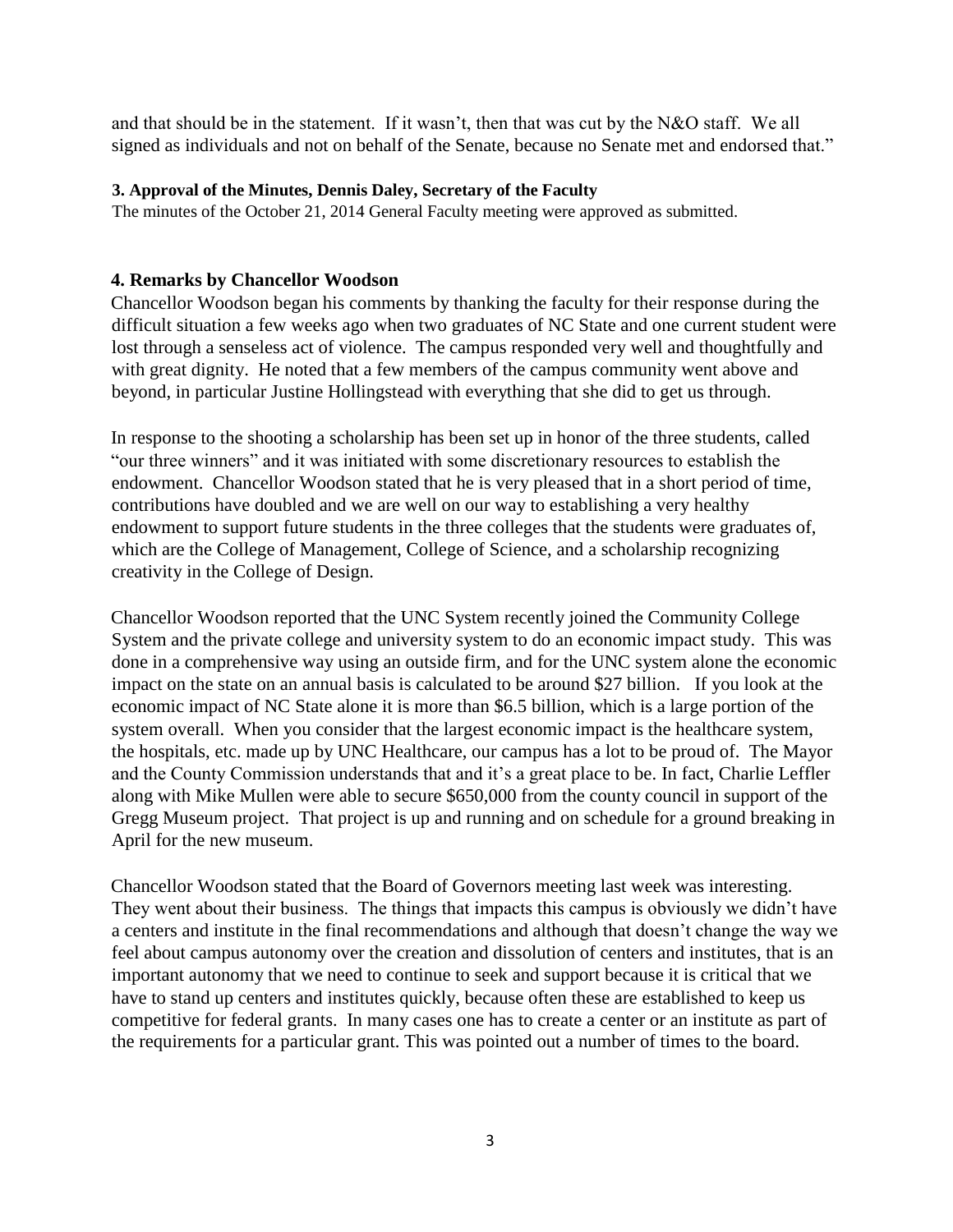The other item on their agenda that got a lot of discussion but very little coverage in the newspaper was they also approved tuition and fees for the next two years. NC State's overall tuition increase each of the next two years is 3 percent.

Chancellor Woodson stated that they are confident that the governor's first brush of our budget will not be favorable. There is an indication that there will be about a 2% budget cut to state appropriation. Please know that the university is still among the most accessible and affordable in the country. In fact, USA Today listed its top ten institutions for access and affordability for in state students and NC State was number seven on that list. We continue to be a great value, but it doesn't diminish the responsibility for us to try to keep tuition affordable.

Chancellor Woodson stated that there is a challenging year ahead, that in the UNC system we have a President in a term of a year contract, we have a Board that is in transition, but the good news is that we have a wonderful group of Trustees that love this institution. You have a dedicated group of administrators working hard every day to keep NC State strong.

### **5. Remarks from Provost Arden**

Provost Arden gave an update on leadership searches.

There are currently searches underway for the Life Sciences for Research Innovation and Economic Development, Dean of the College of Sciences, Vice Provost for Faculty Affairs, and the Director of Arts NC State.

Provost Arden stated that in the first two searches, the committees are working hard screening applicants, and moving toward the off campus interviewees.

Vice Provost for Faculty Affairs—three exceptional candidates have come to campus. This past week he has met with the search committee and have taken all of the results of the survey. He is in the process of making offers and hopefully bring that search to a conclusion within the next couple of weeks.

The new Director of Arts NC State will be Dr. Rich Holly. He is currently serving as Dean of the Performing Arts at Northern Illinois University. He will be a great addition to the university.

Provost Arden gave an update on the Chancellor's Excellence Hiring Program.

Round 1: Hired about 35 individuals and they are already making extraordinary contributions to the university.

Round 2: They have received 49 applications, and 49 groups of faculty came together to submitted proposals. The top 13 were asked to move from pre-proposal to full proposal phase and by April they hope to announce the finalists.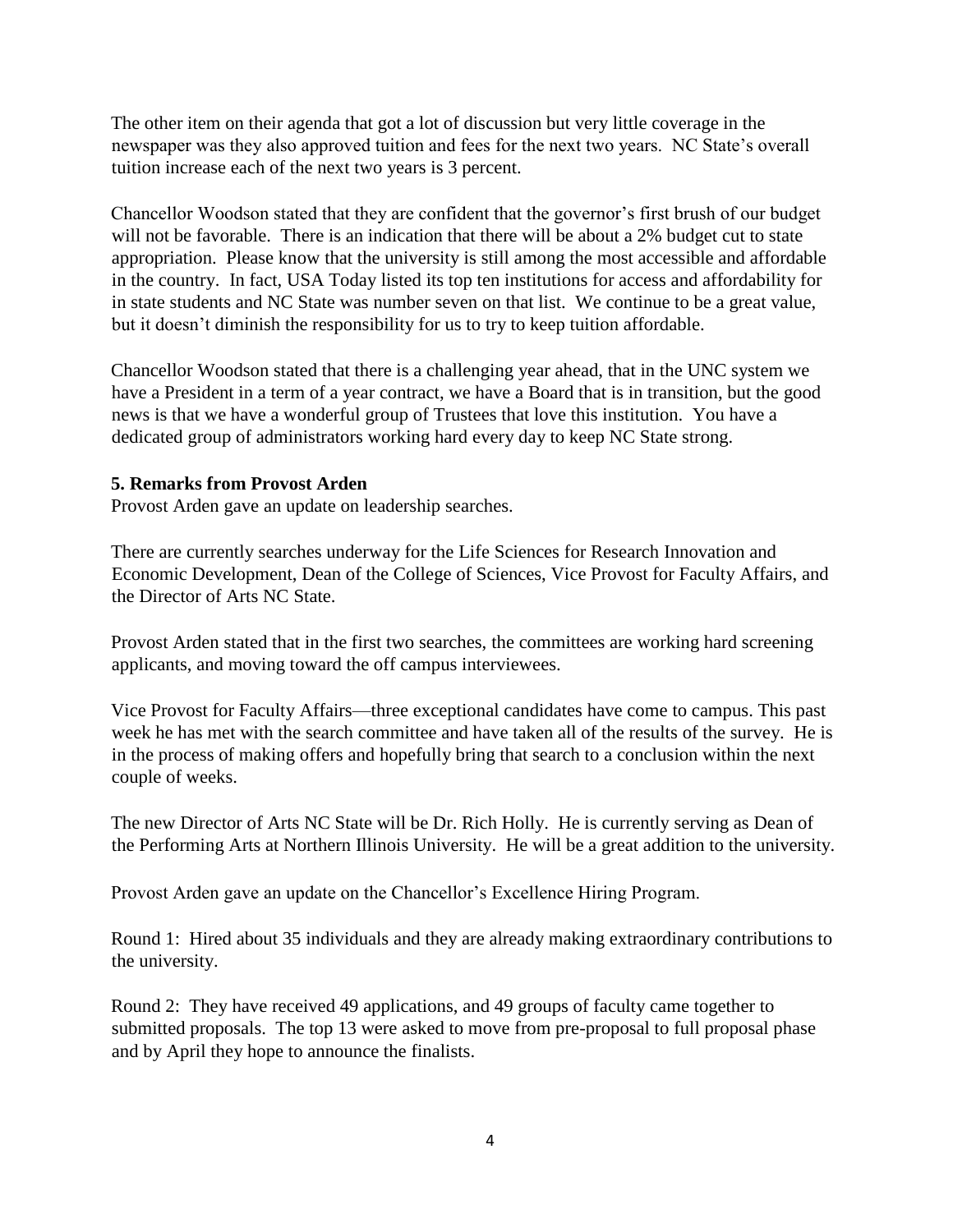Provost Arden stated that one of the major things that we have to keep doing is working really hard at bringing new individuals into the institution and retaining the great individuals that we have. The reality is if you look at the objective under our strategic plan we are going to struggle to meet the numbers that we thought. We are working hard to bring in individuals, but there are a number of individuals leaving the university. Last academic year 80 faculty left the university and that included 19 retirements. Department heads and others are working hard to replace those individuals.

Provost Arden reported that tuition and fees were approved as submitted at the Board of Governors meeting, and this included some premium tuitions on a couple of programs. Also approved was a couple of special fees for the university. One was a fee that is already in place which is the professional golf management fee and the other was a significant expansion of the Engineering fee to be a fee specifically to engineering and not fees that are for general use of the university. That will be applied to all engineering students and will result into some significant resources. As the Chancellor mentioned, where we end up the next fiscal year is your guess as good as mind. On the positive side there will be some resources coming in from tuition and fees, specifically the engineering fee will produce resources for the engineering program. If we are funded on enrollment, that will produce a reasonable enrollment increase, somewhere around \$24 million at putting appropriations in tuition. On the negative side we don't know what our budget cuts are going to be. The 2 percent budget cut that the Chancellor mentioned amounts to about \$9 million for the university, which is exactly the same amount as our tuition and fees raised. We really will not have all the pieces of the puzzle until sometime around July or August. There is a very high opportunity that this is going to be a stressful year financially.

#### *Questions and Comments*

### *Have there been any discussion or thought on how the engineering fees will trickle down and be shared with engineering programs that are in the college?*

Provost Arden stated that his understanding is that fees will account to the exact proportion of dollars that those programs will benefit as well. At the moment there is a \$90 computer fee that Engineering students pay and that will move to \$500 in the next academic year and \$1000 the following academic year. The total amount of money is projected to be the next academic year, will build approximately \$4.4 million and the following year about \$8.8 million in recurring resources. Those are limited in the way that you can spend it, because they are fees and not tuitions. We are going to spend them specifically on student enhancement programs. We are also going to spend them on things like start up, things to enhance faculty and student research as well. Yes, other engineering programs that are not solely located in the College of Engineering should benefit from those fees as well.

#### *Comments from Roy Baroff, Faculty Ombuds*

Roy Baroff commented on the Ombuds Office. He stated that the office fills informal gaps that other formal programs may not. They have a website up and running at facultyombuds.ncsu.edu. The office is located on Cox Avenue just off campus.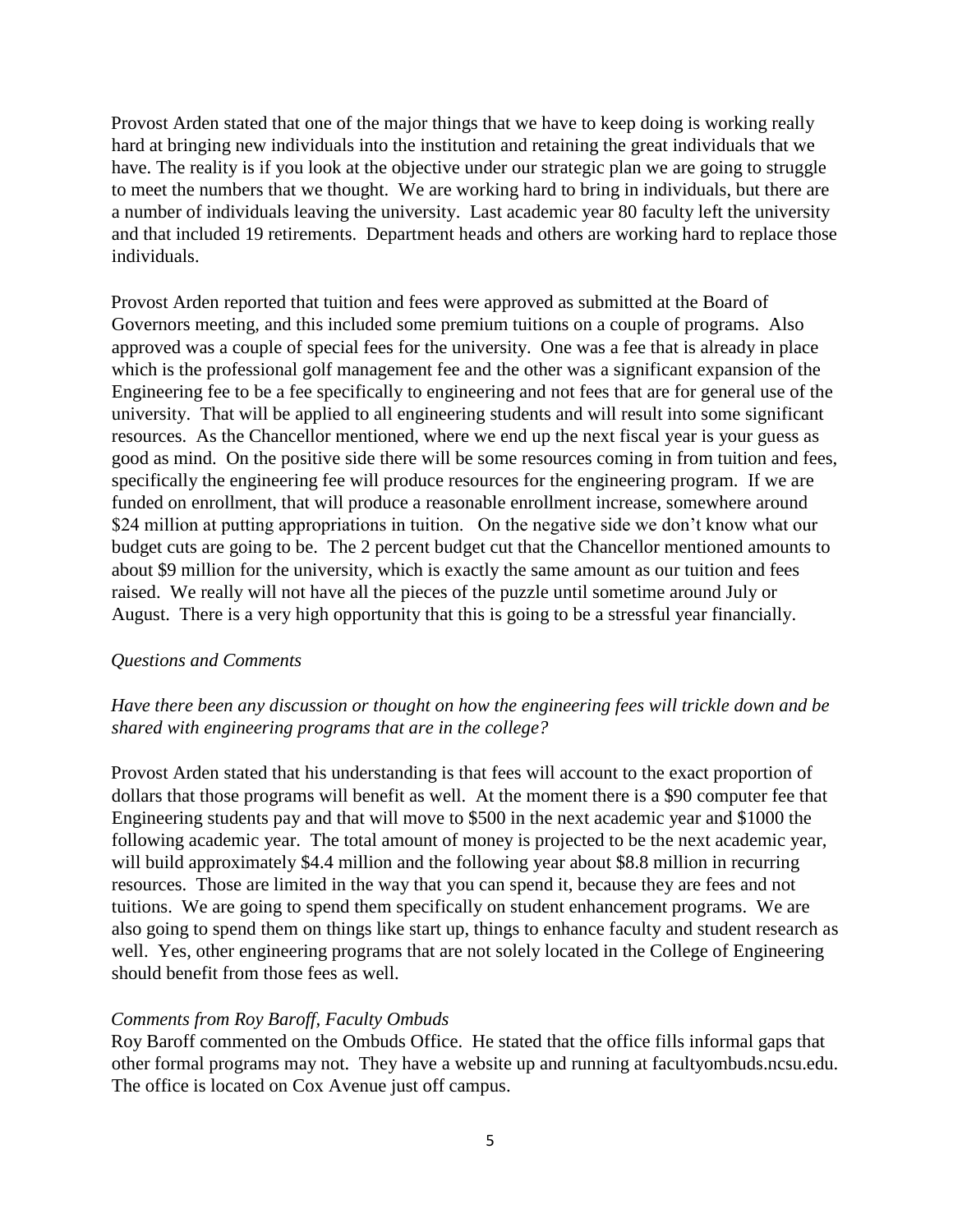Baroff stated that he has already met with a couple of faculty members. The word is getting out and his role is to be supportive to faculty in an impartial way, since he doesn't represent the faculty or the university. He looks forward to meeting and working with everyone throughout the year and into the future.

### **6. Panel Discussion – University Foundations and the University Mission**

Chair Zonderman thanked everyone for being a part of the panel. The purpose of the panel is to educate faculty as to what are university foundations, what are their functions, how do they work on campus and how do they enhance the university for missions.

*Chancellor Woodson* stated that NC State can be a good university with our normal revenue streams of tuition, fees, and state appropriations, but to really be the university we all aspire to be, private philanthropy and support from private foundations is critical for our success. Foundations largely exist within the university to support the efforts to grow the private philanthropy for NC State and they have been around for a while. Somewhat unique is we have multiple foundations which is a long history going back to the 1920's. Several other institutions have multiple foundations. It creates an environment where we have multiple organizations working hard every day to raise critical resources to benefit the college or the organization that they represent. He stated that when we talk about an overall endowment for the university, which NC State's is approaching \$1 billion; it is a collection of multiple small endowments. Most of which have restrictions associated with them based on the intent of the donors. While private philanthropy is a wonderful thing and something we continue to want to pursue, it does come with restrictions -- and they are based on donor intent.

*Mary Pelloquin-Dodd, Treasurer*, stated that we have a long history of our foundations at NC State. It is not a new development. Many of the organizations have been in existence for seventy years or more. A lot of them go back to 1940 or older. The newest foundation is the Veterinary Medicine Foundation that was established in 1978 and the Natural Resources Foundation was formed from a merger in 2008 from two preexisting foundations which had existed for many years.

*Brian Sischo, Vice Chancellor for University Advancement,* stated that we have a relationship between central advancement and the leadership between each of the individual foundations, one where we work hand in hand to ensure that the left hand knows what the right hand is doing.

The upside to having as many foundations as we have is it creates hundreds of opportunities for engagement of more alumni and friends with the university. Greater engagement leads to greater interest to what we are doing at NC State and ultimately that leads to greater investment. The more alumni and friends that we can engage the easier the job is when it comes to fund raising. It is a real benefit associated with having the number of foundations that we have.

Mary Pelloquin-Dodd pointed out that for those colleges that do not have a foundation there is generally an advisory board that acts in place of the foundation.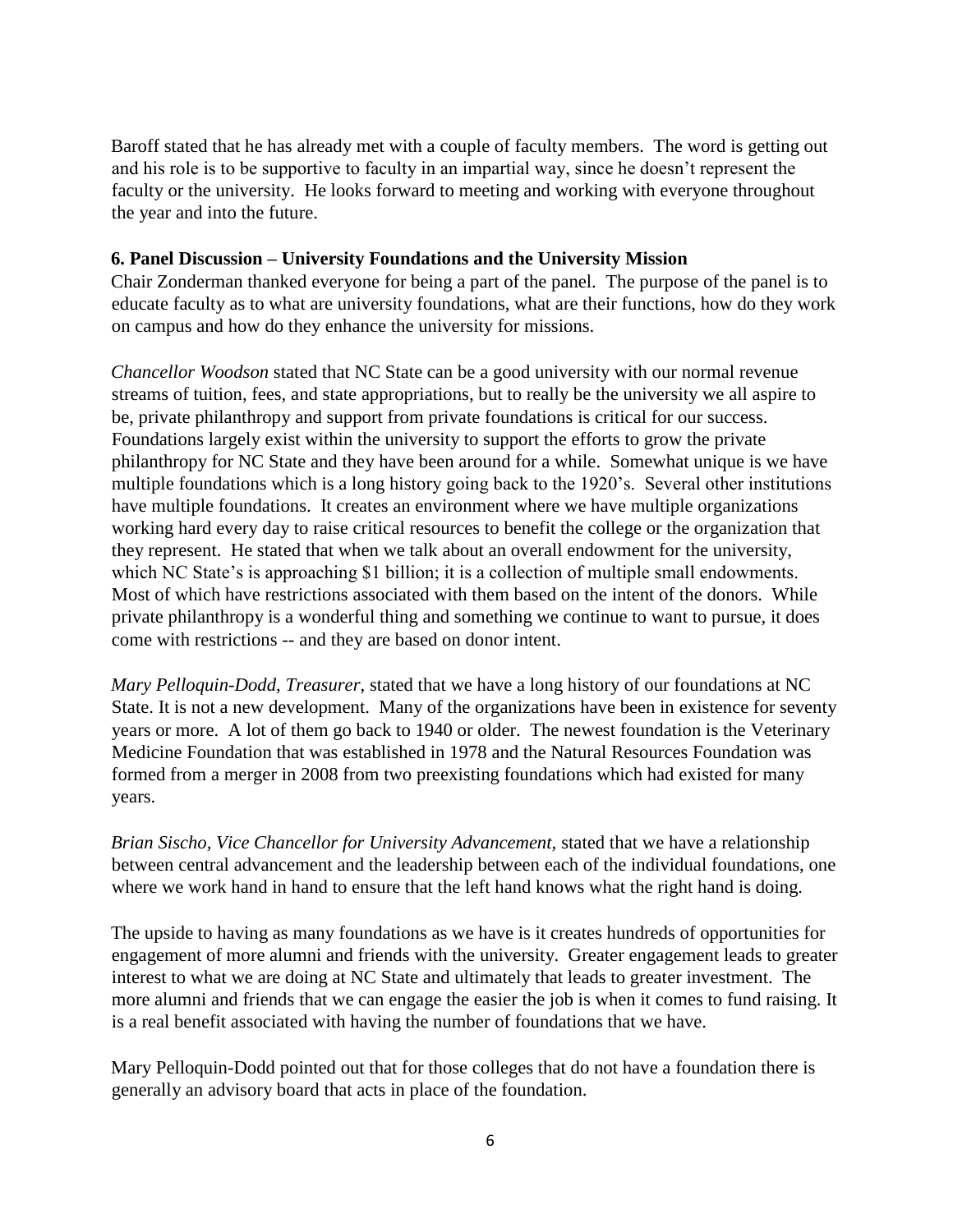*Eileen Goldgeier, University General Couns*el, stated that our foundations are private nonprofit corporations organized under nonprofit cooperate law in North Carolina. They are recognized under Internal Revenue code as 501C3 corporations. By their definition under the law and by the nature of their support organizations they are separate and distinct from the university. They have their own articles of incorporation, by laws, and Board of Directors. One of the many benefits of these foundations is to have the leadership of all these foundations on these boards engaged in the university and contributing as well. Because they are private nonprofit corporations they are not subject to the same laws as the university. They act as private nonprofits as any other private nonprofit would.

*Chancellor Woodson* added that from a conflict of interest standpoint it is important to understand that any gift accepted on behalf of the university through a foundation is subject to the oversight and policies of our Board of Trustees, particularly regarding the naming rights. All gifts received by the university that bring with them restricted endowments are subject to the approval of the trustees.

*Goldgeier* stated that another component of conflict of interest is all of the directors have a fiduciary duty to the cooperate entity, meaning that they have a duty of care diligence loyal to good faith and honesty and they are not allowed to be involved in self-dealing. The UNC General Administration has a policy framework in which these associate entities must interact with each university and we require that each foundation have a conflict of interest ethics policy and whistle blower process in place so that those things are checked at the door.

*Chancellor Woodson* stated that there was a time in the state of North Carolina's history and NC State and other universities that creating separate 501C3 foundations was a critical avenue for us to be able to raise private resources. That has changed and we now have the authority under statue to have a university endowment that many of these foundations predate that law that allows the university to establish its own private endowment.

### *Questions and Comments*

*Chair Zonderman - One question that faculty has raised is whether you can talk more about how spending priorities and decisions are made by foundations and where. Some faculty feel that "X" foundation is supposed to benefit my college, how come the faculty don't say to the foundation that we want you to spend the money on "X". The foundation seems to decide how to spend it even though faculty object to it being spent that way.* 

Chancellor Woodson stated that the reality is the assets of the foundation are a collection of individual gifts, all of which have restricted use agreements in place. They are there to benefit whatever their donor gave the money for. The critical thing to remember is the university has a spending policy with regards to foundations, which is 4% on the endowment. The earnings on the endowment provides a spendable account. A lot of the restrictions that exist, exist because a donor gave money specifically to endow a scholarship for a specific county. The critical thing is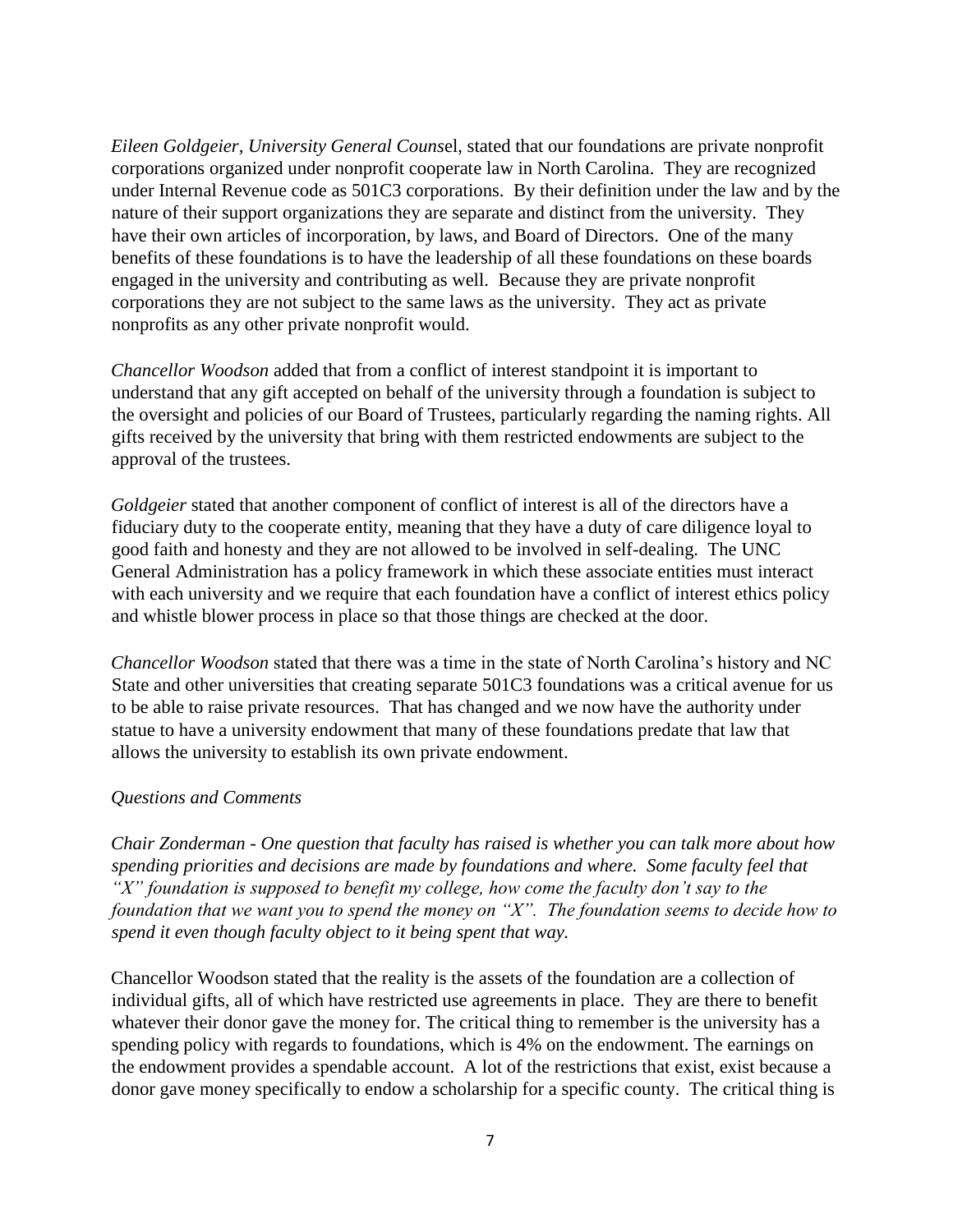to connect the passion of the institution and needs of the institution with the passion of the donor and to be prepared to not accept gifts that are not consistent with our goals or values.

Mary Pelloquin-Dodd agreed with the Chancellor and pointed out that as an institution we have a very high percentage, higher than most of our peers, that can't be used for any purpose other than for what the donor intended.

Vice Chancellor Sischo noted that Harvard had their first fund raising campaign in 1643. They have that pipeline of longevity. A lot of universities, NC State included are newer to this game. We find that how unrestricted endowment is built is primarily on the backs of bequests that are realized by universities as a result of generous donors who have passed. The good news in this case is we have seen a real uptick in the flow of realized bequests to the university within recent years. This is a long time proposition. At the same time we do have more than 2400 restricted endowment accounts. Each one of them require a distinct level of stewardship, because those donors want to know, in fact, they are required to know how that money was spent.

# *Chair Zonderman asked, is there a role for faculty to enter into the conversation about planning and use of endowments? When does faculty enter the conversation?*

Chancellor Woodson stated that faculty's voice in terms of what the priorities for the college are, what the priorities are for the units in the college and how do those priorities get translated through department heads to the deans and get incorporated into the efforts of all of the development officers that are around the room. When they are talking to alumni and friends they have on the tip of their tongues, what are the critical investments that they are trying to make as a college. "I have tried to hold people's feet to the fire to say that we have got to make giving to the endowment a priority. Beyond that it is a focus of the colleges. We need to invest in faculty. We have a high priority of trying to endow graduate fellowships. We have a lot of need and it is very obvious to us what those needs are and we just need to keep it on the top of everyone's mind."

Vice Chancellor Sischo stated that the reality is donors want to interface with faculty and deans. They tolerate development officers. Having your pitch ready at all times becomes an important part of that interface and interaction.

Mary Pelloquin-Dodd stated that the boards do make endowment investment and spending decisions, but because so many received are restricted, their hands are sort of tied.

*Roby Sawyers: Just a reminder that faculty's desires may not be the same as a desire from a dean or college with respect to spending from endowments. About two years ago, the Faculty Senate made a presentation essentially asking administration to consider funding of some sort that would provide in lieu of tuition remission for children of faculty and staff, some type of endowment that could be used for those purposes. The point is those things don't come through deans and that is not going to be a priority for a dean or college, but maybe a priority for faculty and staff.*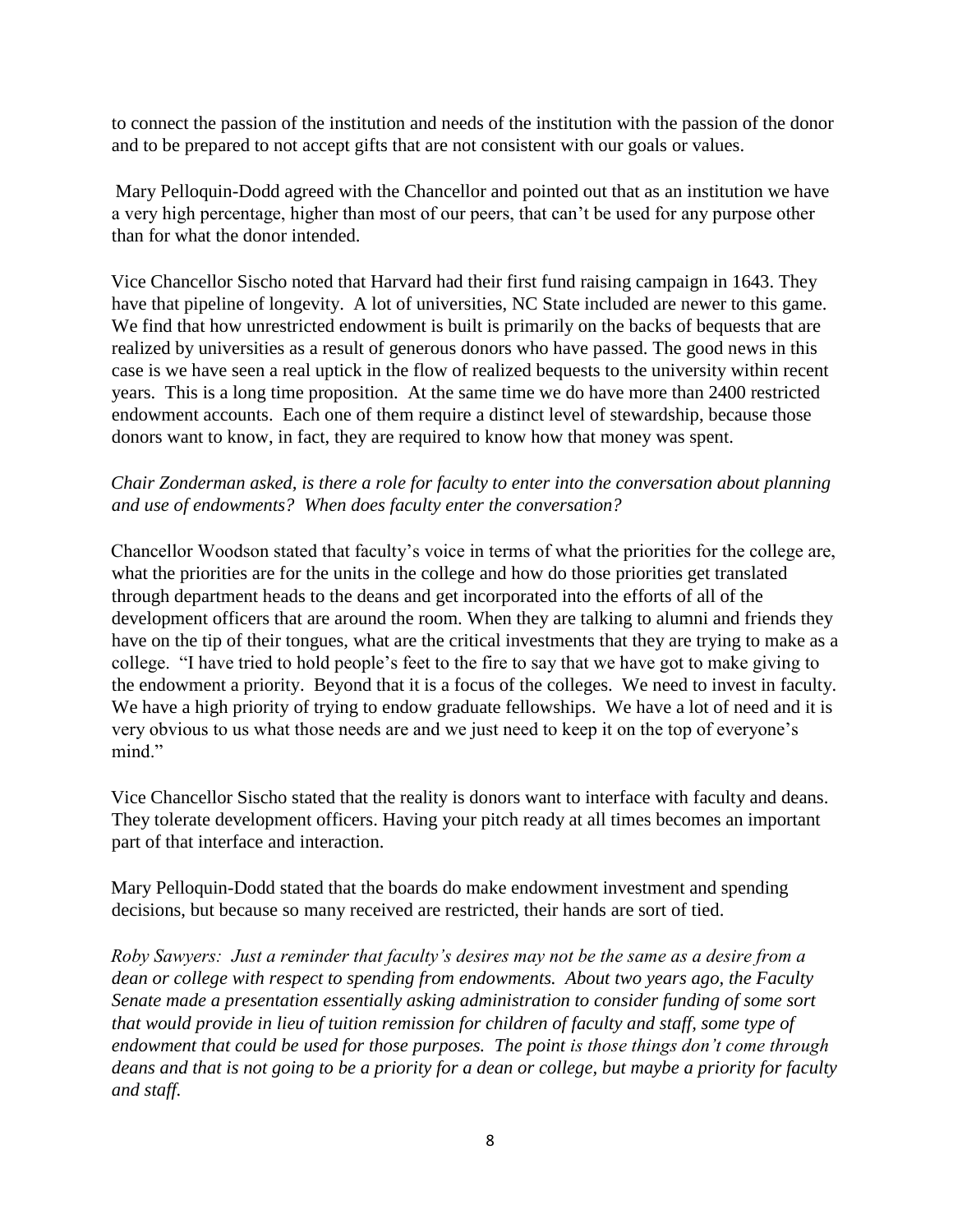Chancellor Woodson stated that the point is well taken, but there is not a lot of big donor distinguished alumni ready to support an endowment to cover the cost of tuition for our faculty and staff, but that doesn't mean we can't attempt to. In fact, one of the things that we have a real opportunity to do is to do a better job internally of engaging our own constituents into contributing to the university. That is a thing the faculty could get excited about.

*If a faculty member brings in funds from industry for a particular project and the faculty member doesn't need to spend all of the money, what happens to the funds that are left? If the grant is to fund an educational initiative and not actually a research grant?* 

*Senator Fred Cubbage: The process of having these closed Boards and foundations have been counterproductive for NC State in general and I'm hoping you will find a way to open these Boards up. NC State's contributions went down 10.7% last year, while most other institutions across the country have seen substantial increases during this period of better stock and investment returns. As you pointed out the faculty for the first point of contact for our alums and for our students we are talking about the representation of loyalty to NC State and I think faculty should be more engaged in these Boards. Do you see a way we can engage the faculty, engage the alums in these Boards to make sure the faculty's voice is heard which I think would really help sell the brand?* 

Chancellor Woodson stated that contributions have never been higher. We have had three of our best years in the last three years, so that 10.7% decline was year over year which was a record year of \$137 million versus the next year of \$117 million, which is \$30 million more than we have ever raised in a single year. Your point that our contributions are going down is dramatically inaccurate. In fact, the gifts and commitments to the university for the last three years have been on average 100 to 110 percent greater than we have ever received. <sup>i</sup>

The role of the faculty in all of this really is to set the priorities to set the agenda for what we are raising funds for and to make sure that those fund raisers that have responsibilities to the foundations and the university are acting in line with the wishes of the college, and that is happening. With regards to the openness of the meetings, our donors are intent on the reasons these exist are 5013C's is because our donors have asked them to exist in that way to protect the identity of those that are giving resources to the university. It is this way in every foundation across the country and will be here going forward.

# *There are at least two major groups that solicit funds from alumni. Who coordinates those fund raising efforts? How do we leverage those two things together?*

Sischo stated that in his experience with working with the folks in Athletics and the Wolf Pack Club there has been nothing but an open and transparent relationship. Part of the challenge is making sure that the left hand knows what the right hand is doing. We are working hard to make sure that we are working together in that regard. Ultimately it comes down to how the donors feel about this. From my experience the donors have enforced that, they appreciate the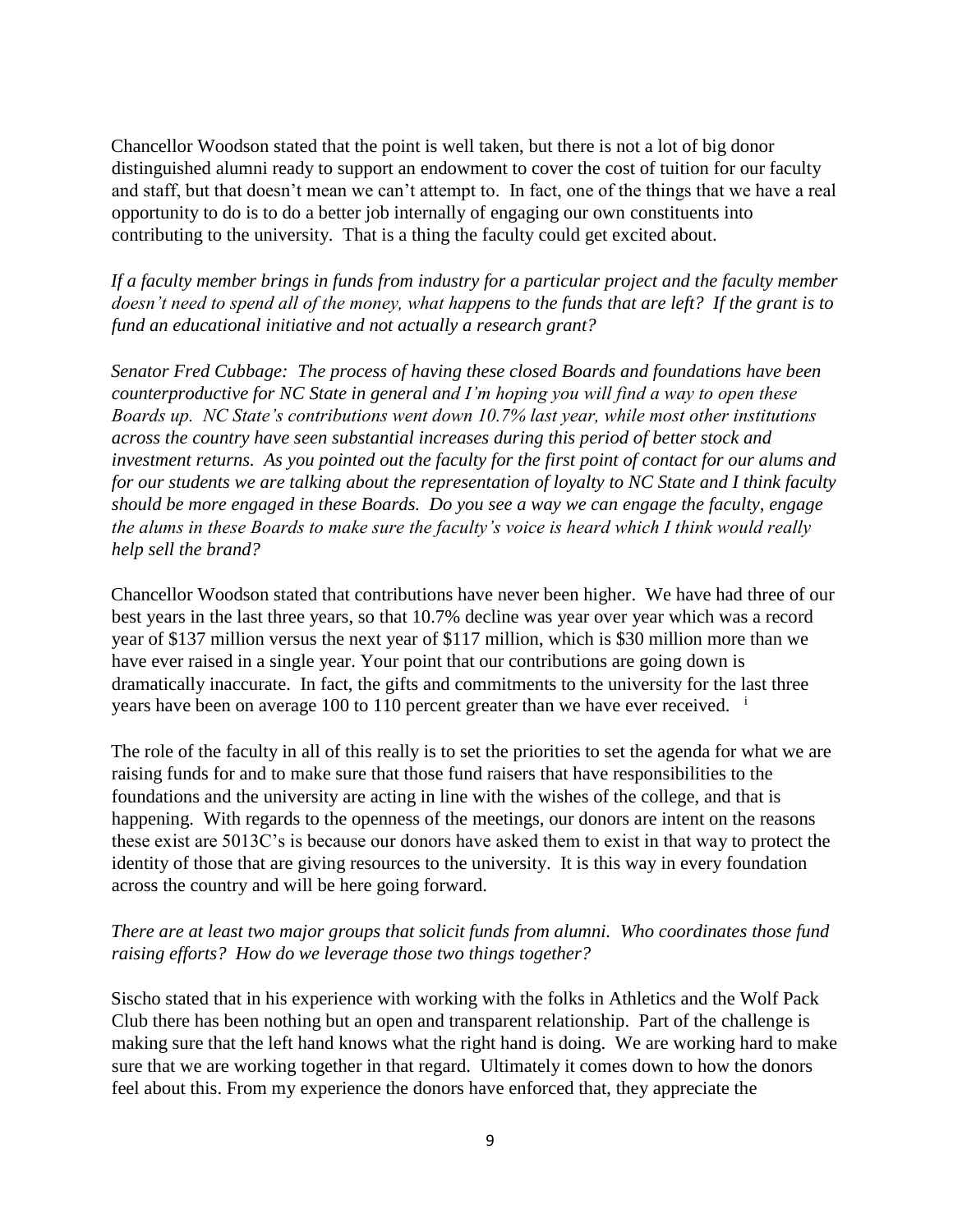distinctiveness of what the Wolf Pack Club is looking to accomplish, but they also recognize that we are working together toward that end. He said as far as taxing the athletics department specifically for academics, he is not aware of other institutions that have done that.

Chancellor Woodson stated that if you look at the annual scholarship cost for student athletes, all of that money goes to the university and it was \$11 million last year. The funds that are raised for athletics are in support of two things and only two things by agreement, which are scholarships and facilities. Facilities are included only if we ask them to support the facility. To a large extent those funds are coming back to support the university.

# *Chair Elect Moore: Has there been any thought to limiting naming to a certain number of years instead of having something named forever?*

Sischo stated that we are seeing more of that in the industry. He thinks that the challenge in discussion with donors is that at some point that name could go away. What starts out as \$10 million today through investing, overtime that endowment will grow hopefully in excess of the inflation rate. Hopefully down the line that \$10 million is now worth \$30 or 40 million dollars to keep consistent with the needs of that program.

Mary Pelloquin-Dodd stated that the goal is to maintain purchasing power over time, so that maintenance have that purchasing power. If that all holds should still be able to buy the services and faculty salaries and perpetuity.

Chancellor Woodson stated that endowments are designed and the payout of endowments are designed to grow over time into not only continue the current purchasing power but hopefully with good performance and good investment to exceed it.

Mary Pelloquin-Dodd noted that it is not only just endowment that is coming in through the foundations, but also a lot of gifts, which also support the institution. Last year the university through its foundations brought in \$68 million worth of revenue from various foundations and that was 5% of the university's overall revenue budget.

# *With multiple foundations it seems that we are shooting ourselves in the foot.*

Sischo stated that it certainly makes it more complicated, but that is why it impresses upon us internally to ensure that we are working in close collaboration. That is why we spend a lot of time working together and a lot of the work that we do is to ensure that we are on the same page. The reality is with larger donors, and increasingly with all donors there is multiple interest and we have to make sure that those multiple interests are fairly and equally represented as we talk to those donors and that is why it really stresses the importance of internal collaboration so that we optimize the relationship with those donors.

Mary Pelloquin-Dodd stated that we have two foundations that also work across the university, which does a lot of multi-school work and then we also have the endowment fund of North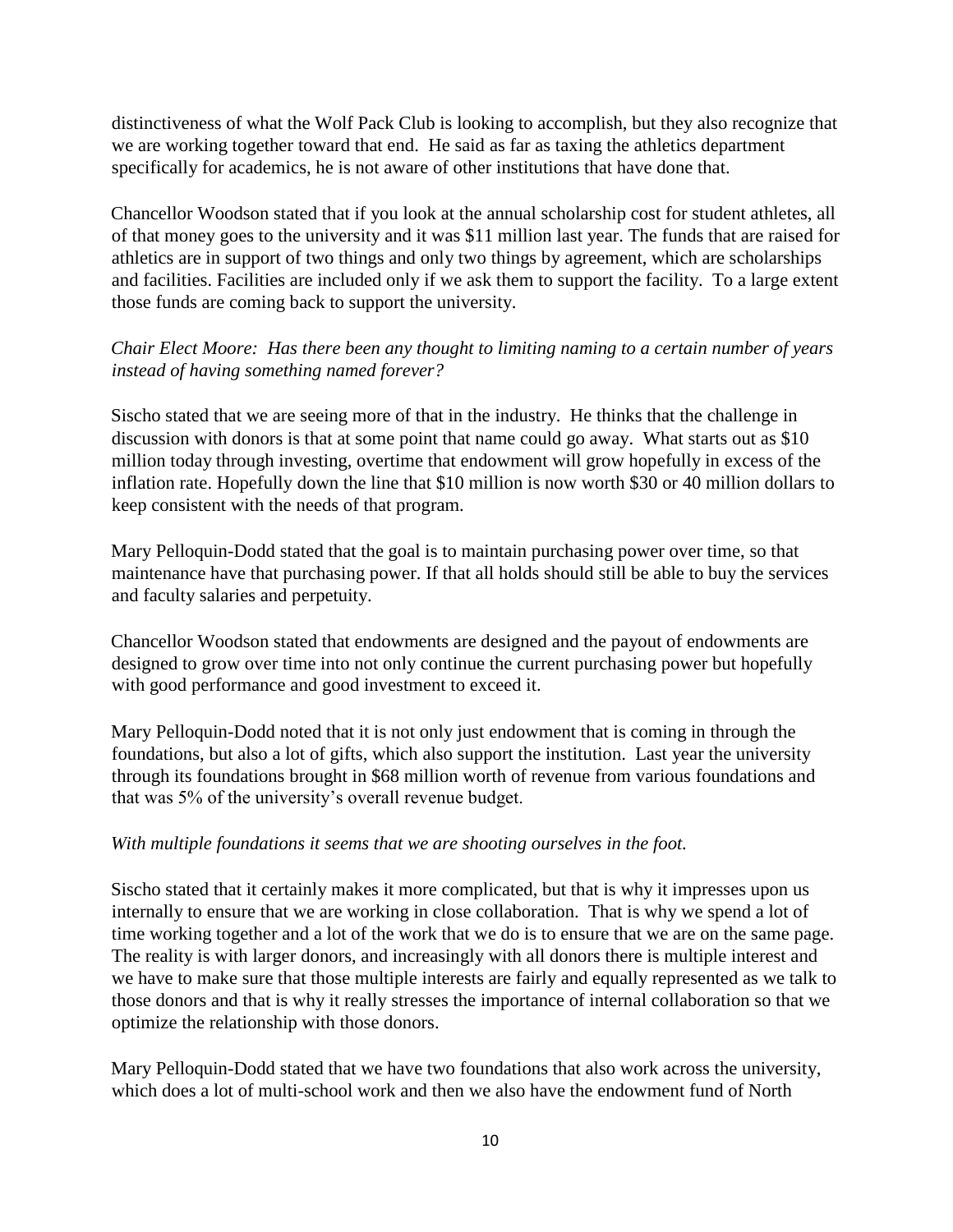Carolina State University, which is where we embed our distinguish professorships and a lot of scholarships. A lot of major donors are bringing funds to the endowment fund.

# *Is the endowment ever tapped for extraordinary spending? Can you dip into principle?*

Mary Pelloquin-Dodd stated that in so many of our historical gifts, it is very difficult to spend corpus. Most prevent the spending of corpus. A survey was done not long ago and there were 81 out of 2500 for which we could spend the corpus.

Chancellor Woodson stated that as we grow unrestricted imbalance, we will have more flexibility that those are just now starting to be realized as a result of bequest. Frankly most universities are reluctant to that because if you have a temporary issue with the state, for example, if you invade the corpus temporary issues are never temporary issues recurring and you have limited opportunities to address it with endowed gifts.

Chancellor Woodson stated that when he came here NC State had roughly two thirds of its endowments under water. That means that the value of the endowment was below the original value of the gift, which our rules prohibit us from spending until it gets above the original value of the gift. That tells you two things, which is we had a lot of problems and it also tells you how young our endowments are, because endowments that we would have received in the 1950's 60's or 70's would have benefitted so much from the growth in the market that even the fall in 2008 and 09 would not have put them under water, but it did and I'm proud to tell you today we have zero underwater. We don't have a single endowment at the university that is not able to spend based on losing value below its original corpus.

# *Have you noticed a trend of giving in general to the university? Are we getting more donors giving money just to the university and not targeting it to departments or colleges?*

Sischo stated that in his view the colleges are the university and the university is the colleges. He sees this as one big happy family when we take the high road. The underline trend in philanthropy in the United States today is at all gift levels donors being increasingly restrictive where they would like to see those gifts allocated, down to the \$25 and \$50 gifts. Donors increasingly want to know how that money is being spent and that lends itself to their being attached to specific programs and to specific departments and less so as unrestricted purposes. Part of that is the influence of the internet, the influence of society today, wanting accountability perhaps more now than ever before, wanting to know and see their monies going specifically for what they intend.

*Faculty Member commented: We do have some donors that will give to broader programs across the colleges, where it may not be totally unrestrictive to the university it does cover all the colleges. We have seen a lot of interest in that area.* 

Chancellor Woodson said he would like to see similar types endowing university wide graduate fellowships that could be used competitively to support.